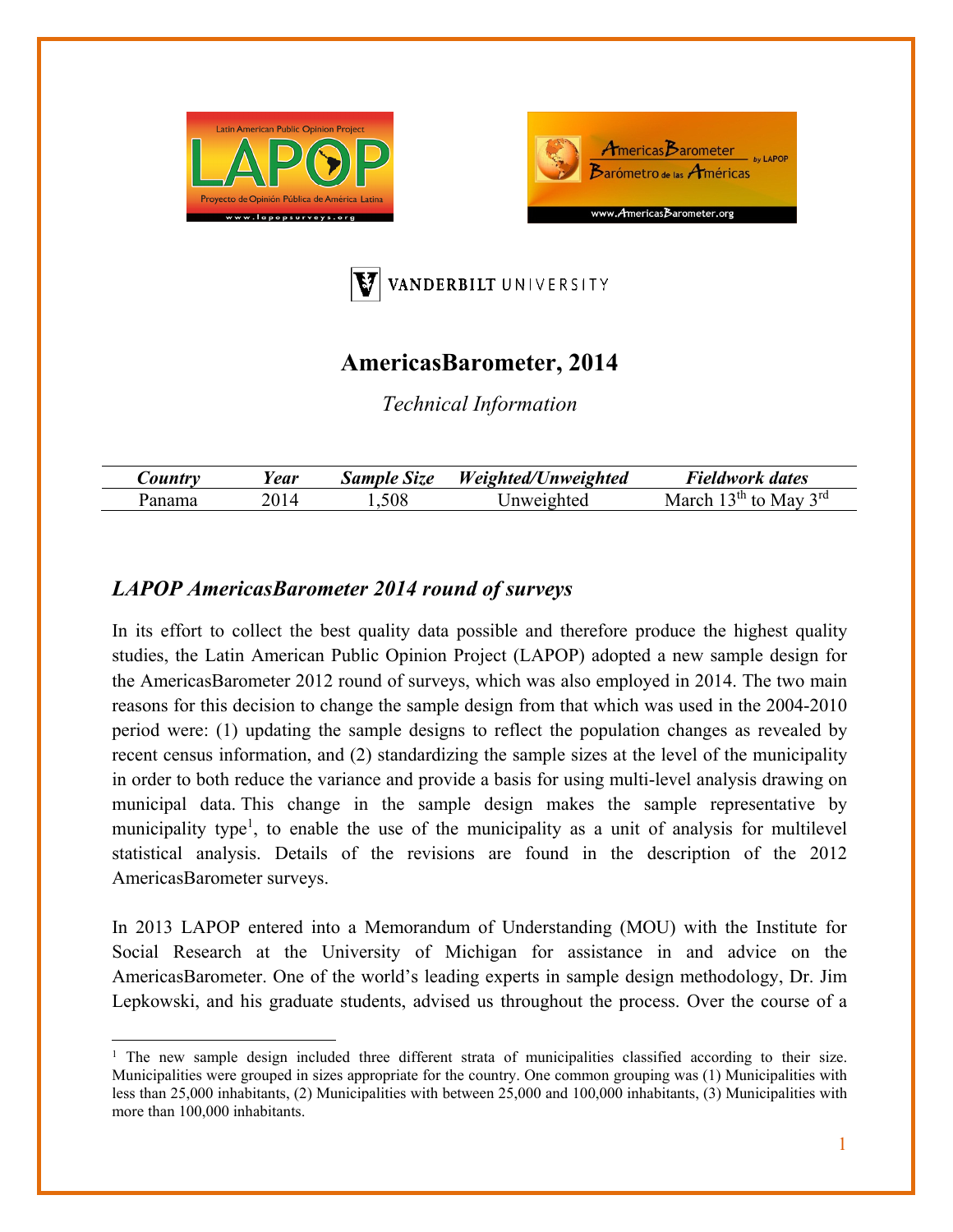year we worked with Dr. Lepkowski and his team of graduate students to review each previously developed sample design and to secure their input and advice on new designs. Our colleagues at the University of Michigan, confirmed that LAPOP had already been following the best practices, within the limits of resources at our disposal, in its sample design. Our own review of the major update we carried out in 2012 sample design left us pleased in almost every respect. The effort to obtain a standard sample size per municipality/canton/parish did not have any adverse impact on intra-class correlation levels, yet has given us a basis for calculating context effects at the local level. In some particular cases, however, in the 2014 round we requested country teams to conduct specific alterations, like updating their sampling frame to take into consideration (if available) the new 2010-2011 national census information. We also asked teams to verify that the 2012 sample design continues to reflect and represent each country population structure and distribution.

Finally, after several rounds of consultations and technical discussions with experts at the ISR at the University of Michigan on how to update the 2012 samples for the 2014 round of surveys, LAPOP requested that countries to update their samples at the block level while retaining the same primary and sub-stratification units (i.e., *Estratopri, Municipalities and Census Segments)*  that were included in the 2012 sample. This means that users of prior AmericasBarometer surveys can do so knowing that the designs across time remain very similar, if not identical. Countries that had new population census available and did not experience significant population shifts or changes in their population distribution were asked to replicate the 2012 sample using the latest census information available and to replace the sampling points at the block level.

With respect to *data collection*, in the 2014 round of the AmericasBarometer we expanded the use of handheld electronic devices. For the first time, we employed for data collection the "Adgys"© questionnaire app designed by our partners in Cochabamba, Bolivia. The use of electronic devices for interviews and data entry in the field reduces data entry errors, supports the use of multiple languages, and permits LAPOP to track on a daily basis the progress of the survey, down to the location of interviews (which are monitored in real time, or nearly real time, but not recorded into the public datasets in order to preserve respondents' privacy) and the timing of the interviews. The team in Bolivia worked long hours to program the samples and questionnaires into the Adgys platform for the 20 countries in which we used this technology. In the remaining 6 countries we continued our use of PDAs and a Windows Mobile-based software application supported by our hardworking partners at the University of Costa Rica.

The remaining pages of this technical note describe the sample design of the AmericasBarometer 2014 survey in Panama.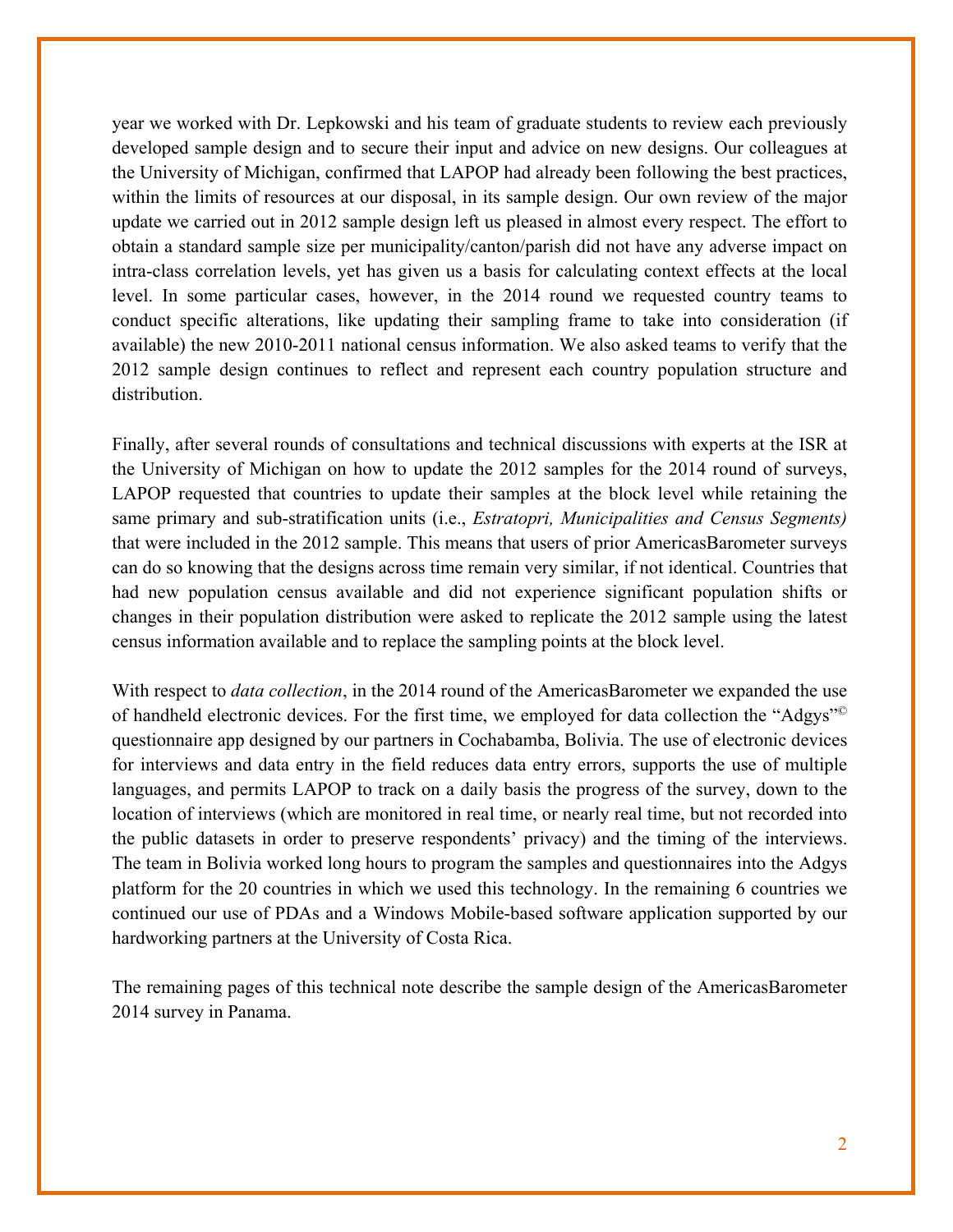## *Panama 2014 AmericasBarometer Round*

This survey was carried out between March  $13<sup>th</sup>$  and May  $3<sup>rd</sup>$  of 2014, as part of the LAPOP AmericasBarometer 2014 wave of surveys. It is a follow-up of the national surveys of 2004, 2006, 2008, 2010 and 2012 carried out by the LAPOP. The 2014 survey was conducted by Vanderbilt University with field work being carried out by Borges y Asociados. The 2014 AmericasBarometer received generous support from many sources, including USAID, UNDP, IADB, Vanderbilt U., Princeton U., Université Laval, U. of Notre Dame, among others.

The project used a national probability sample design of voting-age adults, with a total N of 1,508 people involving face-to-face interviews conducted in Spanish. The survey used a complex sample design, taking into account stratification and clustering.

The sample was developed using a multi-stage probability design and was stratified by the four major regions of the country: Metropolitan Area, Oriental, Central, and Occidental Region. Each stratum was further sub-stratified by size of municipality<sup>2</sup> and by urban and rural areas within municipalities. Respondents were selected in clusters of 6 interviews in urban and rural areas.

The sample consists of 61 primary sampling units and 250 final sampling units, including 10 provinces in Panama. A total of 1051 respondents were surveyed in urban areas and 457 in rural areas. The estimated margin of error for the survey is  $\pm 2.5$ .

Table 1 shows the unweighted sample size in each of the four regions (strata).

| <b>Strata</b>                          | <b>Unweighted Sample Size</b> |  |
|----------------------------------------|-------------------------------|--|
| Metropolitan Area                      | 577                           |  |
| Oriental                               | 363                           |  |
| Central                                | 291                           |  |
| Occidental                             | 277                           |  |
| <b>Total</b>                           | 1,508                         |  |
|                                        |                               |  |
| <b>Size of the Municipality</b>        |                               |  |
| More than 100,000 inhabitants          | 920                           |  |
| Between 25,000 and 100,000 inhabitants | 229                           |  |
| Less than 25,000 inhabitants           | 359                           |  |
| <b>Total</b>                           | 1,508                         |  |

| Table 1: Sample sizes by Strata in the 2014 AmericasBarometer Survey in Panama |  |  |  |
|--------------------------------------------------------------------------------|--|--|--|
|--------------------------------------------------------------------------------|--|--|--|

<sup>&</sup>lt;sup>2</sup> The new sample design included three different strata of municipalities classified according to their size. Municipalities were grouped in sizes as follow: (1) Small municipalities with less than 25,000 inhabitants, (2) Medium-sized municipalities with between 25,000 and 100,000 inhabitants, (3) Large municipalities with more than 100,000 inhabitants.